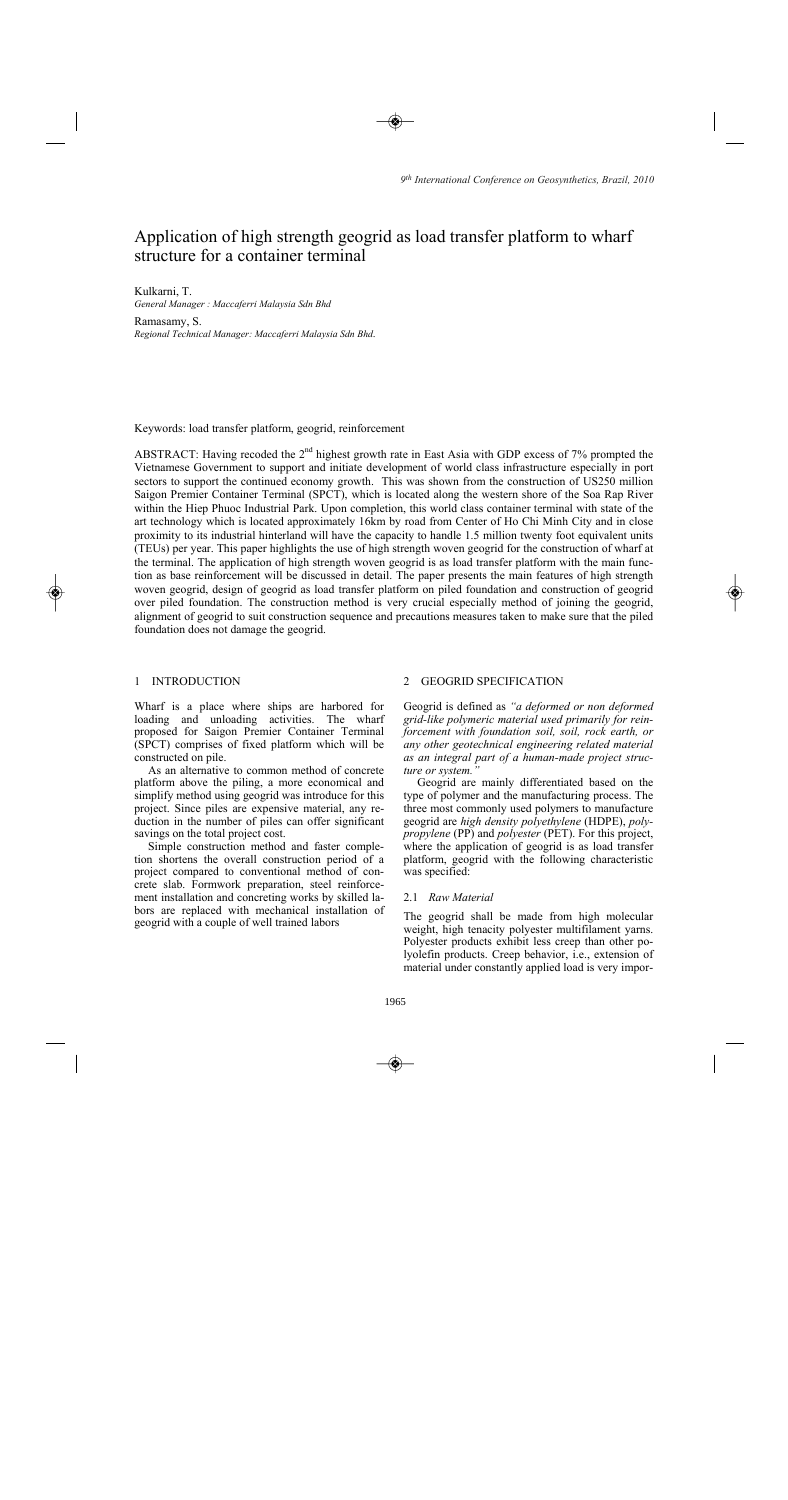tant factor in accessing long term load carrying capacity of polymeric materials. Creep rupture behavior of different polymeric materials at 23° C is shown in Figure 2. As can be seen from Figure below the HDPE and PP material has higher creep rupture rate as compared to polyester. Design guidelines given by various bodies thus specify much higher creep reduction factors for HDPE and PP geogrid as compared to polyester geogrid.



Figure 1. Creep ruptures behavior of different polymer material

### 2.2 *Polymeric Coating*

The polyester yarns must be protected by polymeric coating to prevent damage to the yarns during installation. This will increase survivability of the geogrid from installation stresses thus reduces the installation reduction factor.

#### 2.3 *High Pullout Resistance*

The geogrid shall have rough surface to provide additional friction between geogrid and fill material thus increases the coefficient of interaction between the residual soil and the reinforcement. The aperture size of the geogrid shall be optimum to enhance the interlocking between the grid and the fill material.

#### 2.4 *Stress Strain Characteristic*

Since the design is done based on Colin Method, the initial strain of the geogrid is assumed at 5%. The proposed geogrid shall have highest tensile strength at 5% strain. Polyester, HDPE and PP have their own stress strain characteristics. Short term stress strain characteristics of these materials are shown in Figure 1. As can be seen from Figure 1, polyester has better modulus than HDPE or PP.

#### 2.5 *Flexible and Easy to Install*

The geogrid shall be flexible and can be easily installed on uneven surface. No pegging with nail shall be permitted on job site.



Figure 2. Short term stress strain characteristics of different material

### 2.6 *High Strength at Both Direction*

The geogrid shall be bidirectional; a geogrid which possesses similar tensile strength in both longitudinal and transversal direction.

## 2.7 *Quality Product*

All material supplied must be accompanied by a manufacturing certificate from the factory for quality control and quality management purposes. The material shall come from an ISO 9001:2000 certified factory. The geogrid acceptance shall be based on prove of quality certification from internationally recognized certification body such as ERA UK, BTTG and TRI.

#### 2.8 *Design*

The material partial safety factors for the long term design strength of geogrid shall be derived according to BS8006: 1995 which is used as basis of design approach for stability analysis.

#### 2 ADVANTAGE OF GEOGRID

High strength geogrid acts by transferring the loads from the soil arch between the piles into the adjacent piles. The availability of high strength geogrid up to 1200kN/m allows designers to increase the spacing between the piles and this reduces the total number of piles required in an embankment. Since piles are expensive material, any reduction in the number of piles can offer significant savings on the total project cost.

Simple construction method and faster completion shortens the overall construction period of a project compared to conventional method of concrete slab. Formwork preparation, steel reinforcement installation and concreting works by skilled la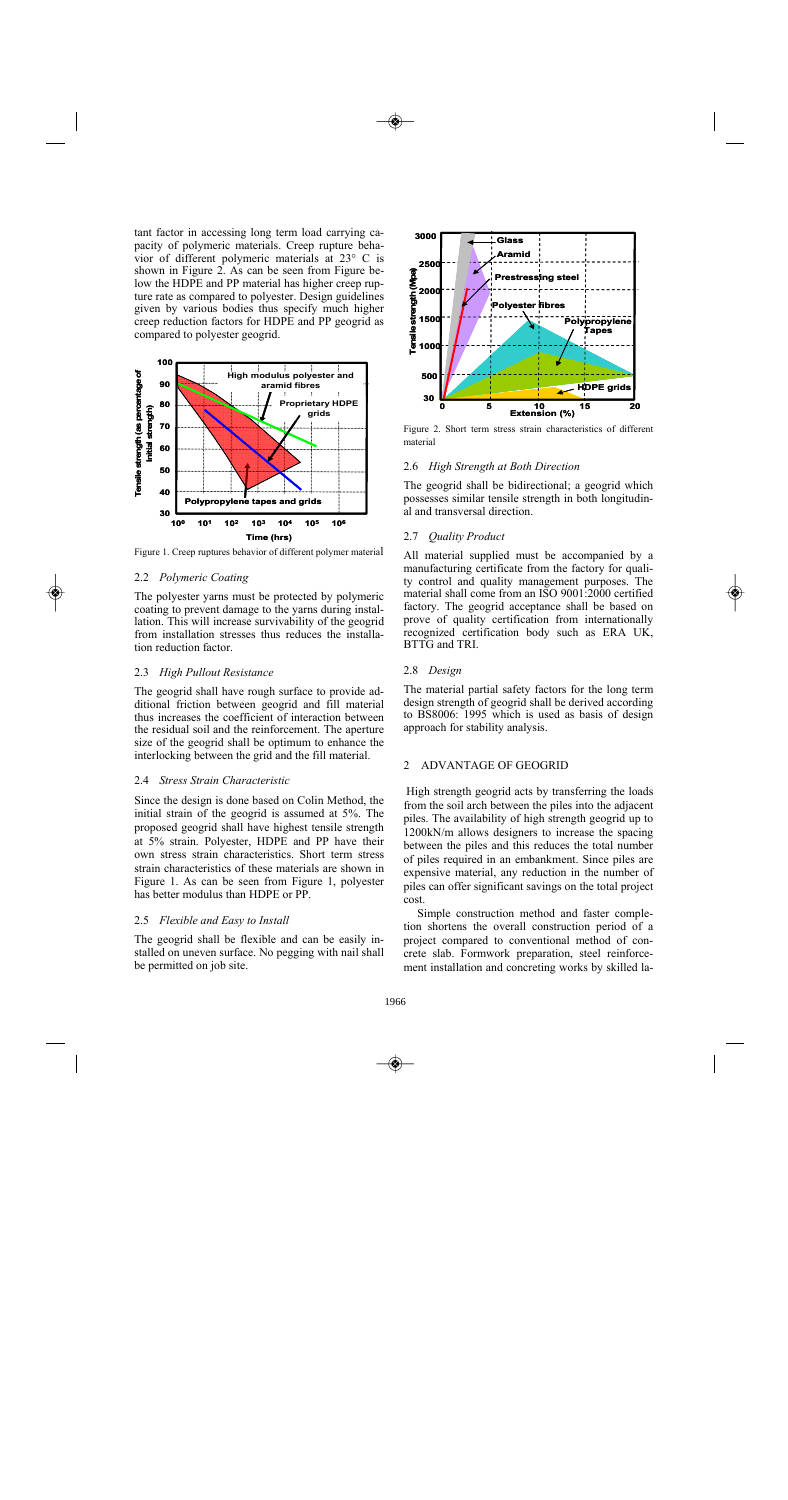bors are replaced with mechanical installation of geogrid with a couple of well trained labors.

# 3 DESIGN METHOD

The first step was to design the pile spacing based on the following requirements using foundation soil parameters in Table 1:

- The clear span between piles (s) is smaller than the thickness of the load transfer platform (hp).
- The ultimate bearing capacity of pile is larger than axial load of pile multiply by safety factor.
- The axial load of pile plus downdrag force shall be less than axial load of pile multiply by safety factor.
- The gradient of ground surface  $(G)$  is less than 1.33%.

| Soil Type &    | Cohesion             | Friction        | Unit weight |
|----------------|----------------------|-----------------|-------------|
| Depth          | (kN/m <sup>2</sup> ) | (Degree)        | $(kN/m^3)$  |
| Selected sand  |                      | $(\phi = 30^0)$ | 10          |
| (3m)           |                      |                 |             |
| Very soft soil | 20.2                 |                 |             |
| (18m)          |                      |                 |             |
| Very soft      | 48                   |                 |             |
| clay(7m)       |                      |                 |             |
| Very soft      | 75                   |                 |             |
| clay(8m)       |                      |                 |             |
| Medium         |                      | $(\phi = 30^0)$ | 10          |
| dense sand     |                      |                 |             |

Table 1 : Foundation soil parameters

Second step was to design the geogrid as load transfer platform. Three main stability checks was done for this project which is the lateral spreading, edge stability and the required tensile strength on the geogrid. BS 8006 and Collin Method of calculation were used as the basis of the design method.

#### *3.1 Lateral Spreading*

$$
T_{1s}=K_a\,(\gamma H+q)H/2
$$

where,

- $T_{1s}$  = required tensile strength to prevent lateral spreading
- $K_a$  = coefficient of active earth pressure
- $\gamma$  = unit weight of embankment fills soil
- $H = height of embankment fill$
- $q =$  surcharge load

$$
Le = T_{1s}/[0.5\gamma H(c_{iemb}tan\phi_{emb})]
$$

where,

- $L_e$  = minimum length of reinforcement
- $C<sub>iemb</sub>$  = coefficient if interaction for sliding between geosynthetic reinforcement and embankment fill

 $tan \phi_{emb}$  = effective friction angle of embankment fill

## *3.2 Edge Stability*

where,

- $n = side slope of the embankment$
- $\theta_p$  = angle between the outer edge of the outer most column and the crest of the embankment

 $L_p$ = H(n-tan $\theta_p$ )



Figure 3. Lateral spreading layout



Figure 4. Edge stability layout

*3.3 Tensile Strength in Reinforcement* 

$$
W_{Tn} = [A_n + A_{n+1}]h_n\gamma/2A_n
$$

where,

 $W_{Tn}$  = vertical load on the catenary layer of reinforcement

 $A = Area at reinforcement layer n or n + 1$ 

$$
T_{rpn} = W_{Tn} \Omega D/2
$$

where,

- $T_{\text{rpn}}$  = Tension in beam reinforcement
- $\Omega$  = dimensionless factor from tensioned membrane theory
- $D =$  design span for tension membrane

$$
T_{\rm rpn} = W_{\rm Tn} \Omega D/2
$$